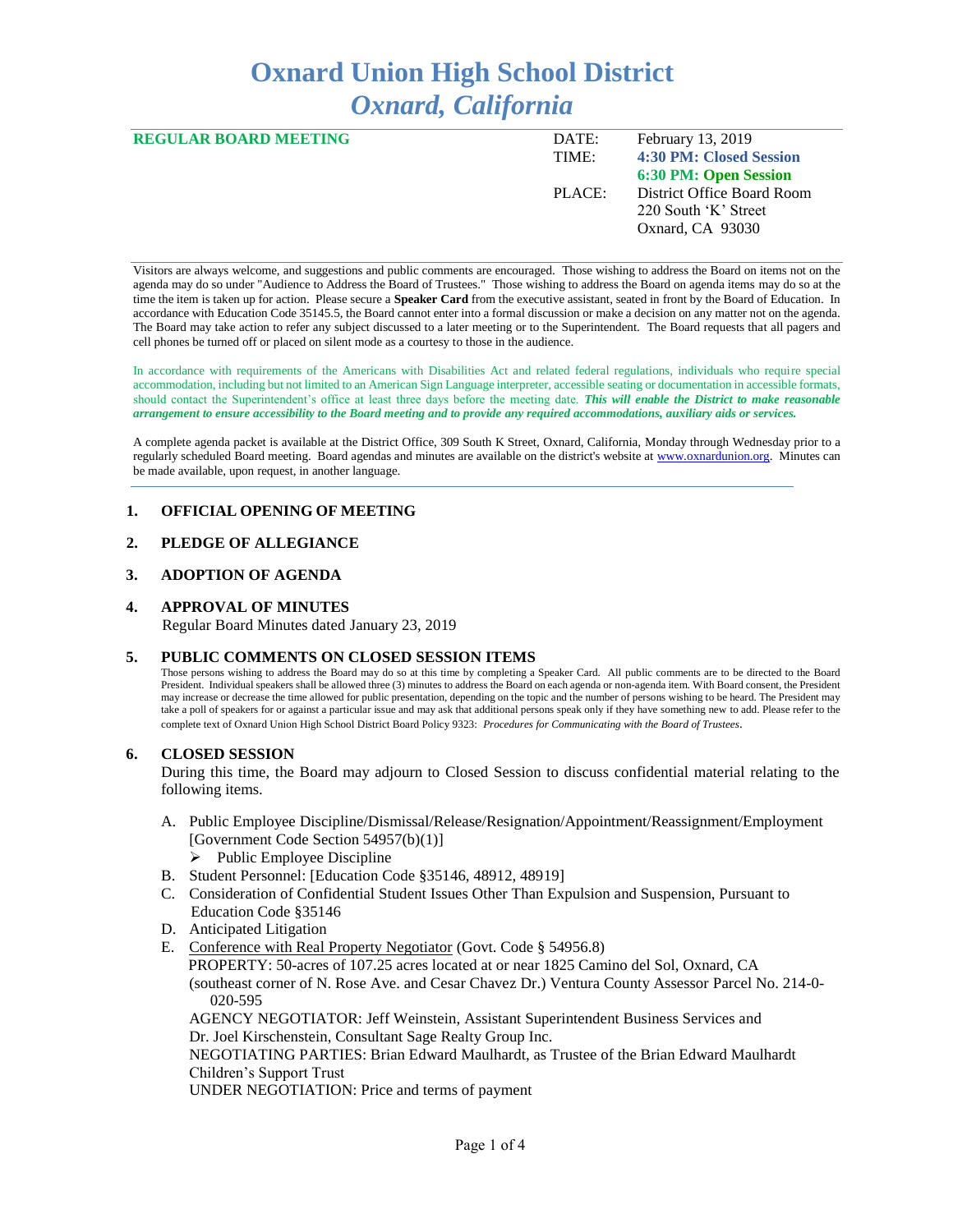Board Meeting Agenda February 13, 2019

F. Conference with Real Property Negotiator (Govt. Code § 54956.8)

PROPERTY: Multiple District-owned parcels, including: (1) Bell Ranch Property, Assessor Parcel No. ("APN") 156-0-180-385, Camarillo, California; (2) South of Oxnard High School, APN 183-0-030-180; (3) District Office Campus, 220, 309, and 315 South K Street, Oxnard, CA, APNs 202-0-010-630 & -740; (4) Hueneme Road Adult School, 527 W Hueneme Road, Oxnard, CA, APN 222-0-082-625; (5) 280 and 300 Skyway Drive, Camarillo, CA, APN 230-0-130-105; and (6) 15 Stearman Street, Camarillo, CA, APN 230-0-130-115 AGENCY NEGOTIATOR: Jeff Weinstein, Assistant Superintendent Business Services and Dr. Joel Kirschenstein, Consultant Sage Realty Group Inc. NEGOTIATING PARTIES: To be determined UNDER NEGOTIATION: Price and terms of payment. G. Conference with Real Property Negotiator (Govt. Code § 54956.8)

PROPERTY: 7.6 Acres located 1800 Solar Drive, Oxnard, CA, Ventura County Assessor Parcel No. 213-0-070-045 AGENCY NEGOTIATOR: Jeff Weinstein, Assistant Superintendent Business Services and Dr. Joel Kirschenstein, Consultant Sage Realty Group Inc. NEGOTIATING PARTIES: Rio School District UNDER NEGOTIATION: MOU

# **7. RECONVENE IN PUBLIC: REPORT ON CLOSED SESSION ACTION**

#### **8. PUBLIC HEARING: ACE Charter High School – Dr. Tom McCoy Preliminary Environmental Assessment (PEA) for the Proposed Oxnard High School No. 8 – Jeffrey Weinstein**

## **9. PUBLIC COMMENTS TO ADDRESS THE BOARD OF TRUSTEES**

Those persons wishing to address the Board may do so at this time by completing a Speaker Card. All public comments are to be directed to the Board President. Individual speakers shall be allowed three (3) minutes to address the Board on each agenda or non-agenda item. With Board consent, the President may increase or decrease the time allowed for public presentation, depending on the topic and the number of persons wishing to be heard. The President may take a poll of speakers for or against a particular issue and may ask that additional persons speak only if they have something new to add. Please refer to the complete text of Oxnard Union High School District Board Policy 9323: *Procedures for Communicating with the Board of Trustees.*

## **10. SUPERINTENDENT'S REPORT**

## **11. STUDENT REPRESENTATIVE TO THE BOARD – MARITZA SALCEDO**

## **12. CONSENT CALENDAR**

#### **Business Services**

- A. Consideration of Approval of Donations, January 15, 2019 February 7, 2019
- B. Consideration of Approval of Purchase Orders and Direct Pays, January 12, 2019 February 7, 2019
- C. Consideration of Approval of Contract Award to The Groundskeeper for District-Wide Grounds Maintenance Services Bid 582
- D. Consideration of Approval of Contract Award to Spectrum Enterprise for District-Wide Internet Access Services, RFP 583
- E. Consideration of Approval to perform a Supplemental Site Investigation for Oxnard HS #8 by Tetra Tech
- F. Consideration of Approval of Jensen Design & Survey, Inc's Proposal for Construction Documents Offsite Work for Oxnard HS#8
- G. Consideration of Approval of AMT Systems, Inc., Proposal for Pacifica High School

## **Educational Services**

H. Consideration of Approval of Agreement between Oxnard Union High School District and Grocery Outlet Oxnard - WorkAbility Adult Transition Program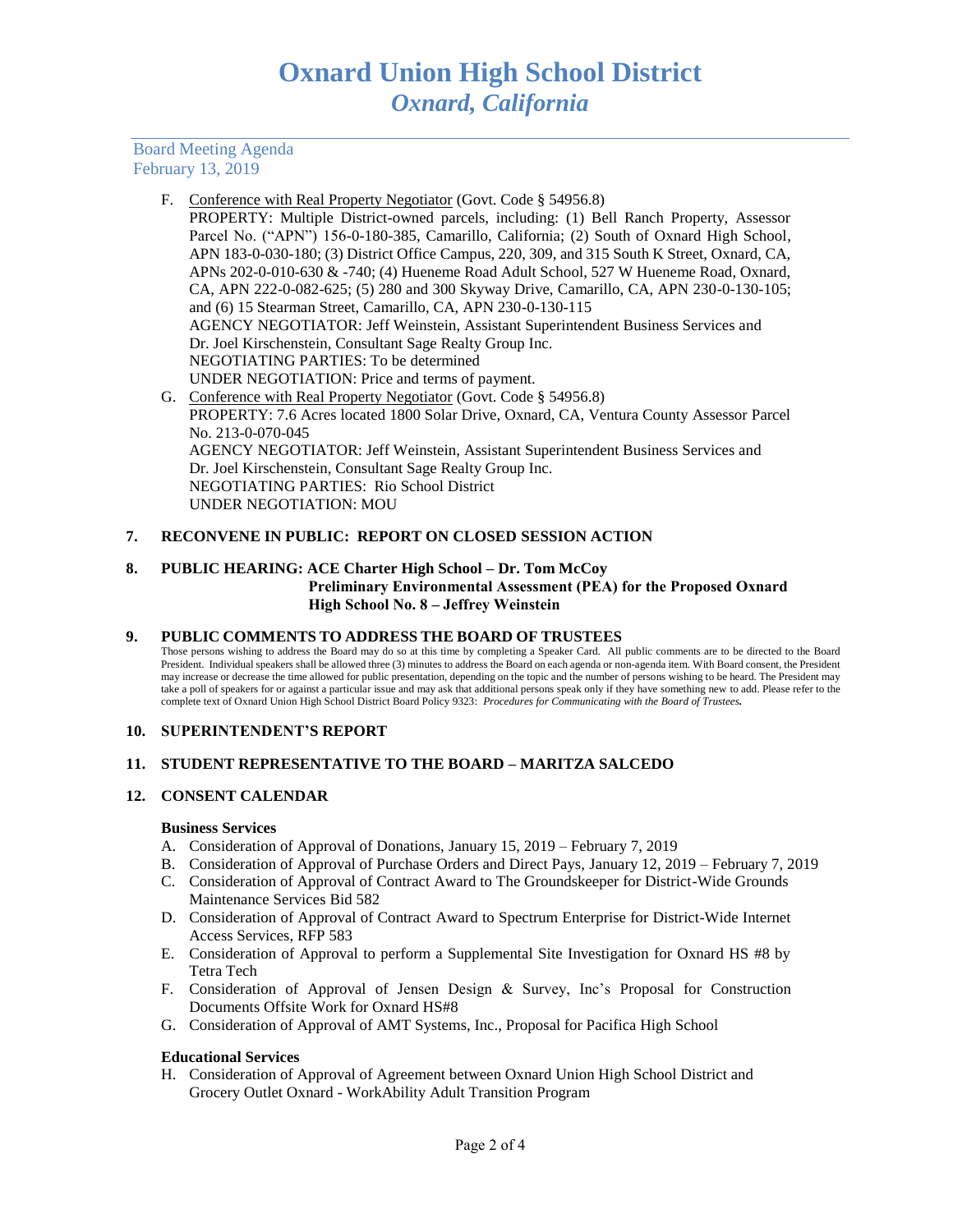# Board Meeting Agenda February 13, 2019

- I. Consideration of Approval of Agreement between Oxnard Union High School District and Petco Oxnard - WorkAbility Adult Transition Program
- J. Consideration of Approval of New/Revised Course Proposal: Integrated Mathematics 3 Applications (CP), Color and Design (CP), Digital Drawing (CP), Personal Finance Honors, Advanced Topics in Computer Programming, English 2RCP, English 3AP Language and Composition, English 4AP Literature and Composition, IB English 3 SL Language and Literature, IB English 3 HL Language and Literature, IB English 4 SL Language and Literature, IB English 4 HL Language and Literature, English 89MC and English99MC
- K. Consideration of Approval of 2017-18 School Accountability Report Cards (SARC)
- L. Consideration of Approval of 2018-19 Mid-Term Graduates
- M. Consideration of Approval of Agreement between Oxnard Union High School District and Kathy Beckham - Instructional Consultant Services
- N. Consideration of Approval of Stipulated Student Expulsions by Agreement of the School Principal, the Student, and the Students' Parent/Guardian, as per Board Policy 5144, Section 22
- O. Consideration of Approval of a Hearing Panel's Recommendation to Expel a Student as per Board Policy 5144 and Education Code 48918

## **Human Resources**

P. Consideration of Approval of Personnel Items

## **Board Policies**

- Q. Consideration of Revision of Oxnard Union High School District Board Bylaw 9130: *Board Committees* [Second Reading]
- R. Consideration of Revision of Oxnard Union High School District Board Bylaw 9140: *Board Representatives* [First Reading]
- S. Consideration of Approval of *Board Policy 4033: Lactation Accommodation* [Second Reading]

## **13. ACTION ITEMS**

## **Business Services**

- A. Consideration of Revision of Job Description: *Maintenance Electrician II* [Second Reading]
- B. Consideration of Acceptance of June 30, 2018 General Obligation Bonds (Measure H) Financial and Performance Audits Report
- C. Consideration of Adoption of COP Resolution #19-05 Authorizing Proceedings to Finance District Administrative Office Improvements, and Approve Related Documents and Actions
- D. Consideration of Approval of Job Description and Salary Schedule *Risk Manager* [First Reading]
- E. Consideration of Approval of Job Description Salary Range Adjustment *Bond Project Manager*
- F. Consideration of Approval of Educational Specification for Oxnard HS #8 DSA Submittal
- G. Consideration of Approval of Request to Increase the OUHSD's Designated Capital Threshold Limit

## **Human Resources**

- H. Consideration of Approval of Request for a Waiver Pursuant to EC §44253.3-Certificate or Credential to Provide Instruction to Limited English Proficient (LEP) Students for Andrea Morales, English and World Language Other Than English: Filipino, grades 9-12 Employment at Channel Islands High School for January 25, 2019-July 31, 2019 on the Basis of a Credential Waiver
- I. Consideration of Approval of Revisions to the Lead Grounds Maintenance Repair Worker Job **Description**